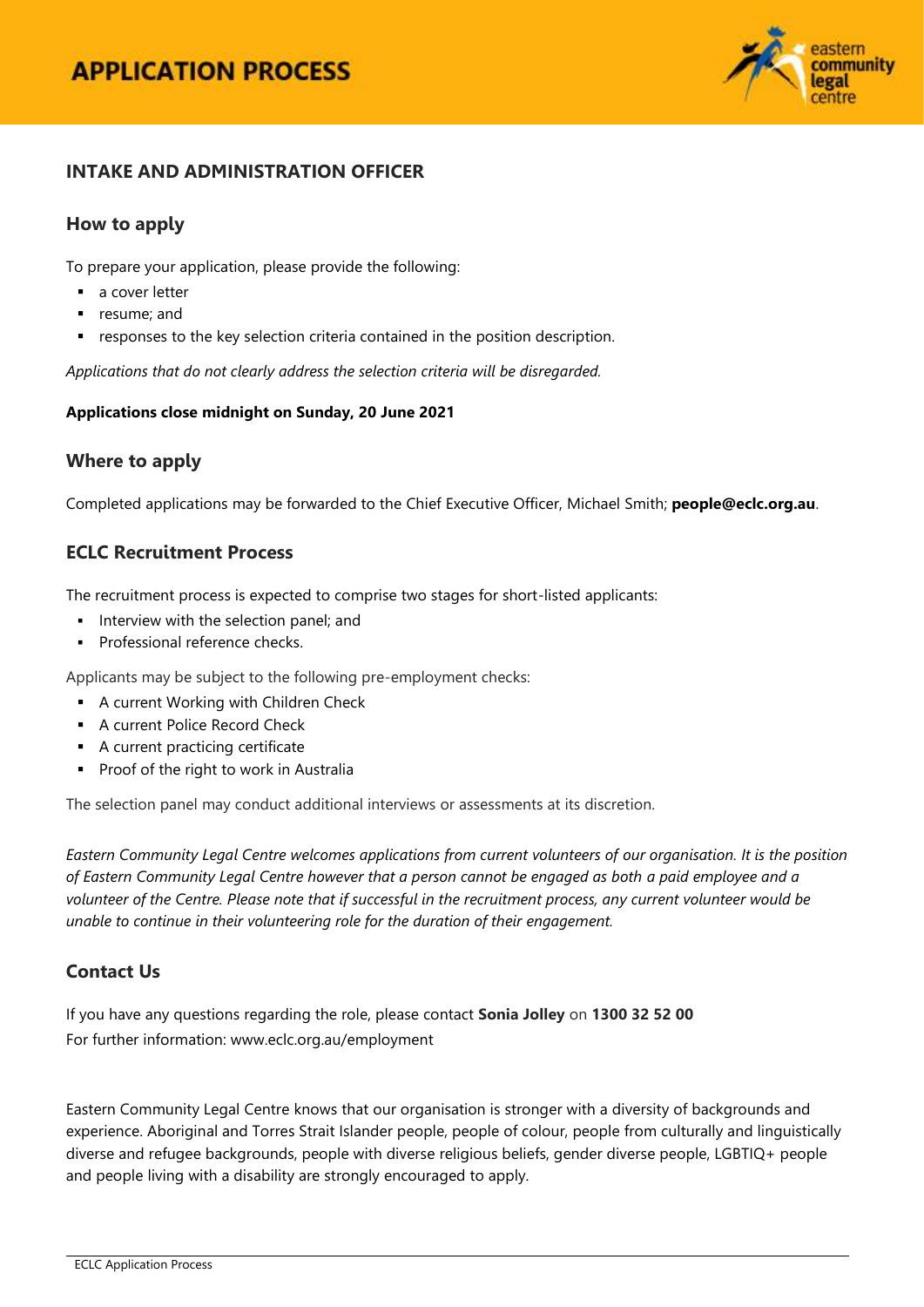

| <b>Position Title</b>       | <b>Intake and Administration Officer</b>                                   |  |
|-----------------------------|----------------------------------------------------------------------------|--|
| Directorate, Team           | Partnerships and Community Development, AIRR                               |  |
| Location                    | Boronia                                                                    |  |
| Position reports to         | Manager - Client Services                                                  |  |
| Direct reports              | Nil                                                                        |  |
| Classification              | 2                                                                          |  |
| <b>Enterprise Agreement</b> | Eastern Community Legal Centre Enterprise Agreement 2013-2016              |  |
| Employment type             | Permanent, Part-time (0.6 FTE or 0.8 FTE), 22.5 hours or 30 hours per week |  |

### **About Eastern Community Legal Centre**

OUR VISION: Human Rights | Fairness | Justice

OUR MISSION: Eastern Community Legal Centre (ECLC) is a multidisciplinary legal service that works to prevent problems, progress fair outcomes and support the wellbeing and resilience of communities and community members in Melbourne's East.

Making the most of its abilities and the resources available, ECLC provides:

- **information, advice and assistance across a range of legal and related issues**
- **advocacy to resolve problems at the earliest opportunity**
- **Fig. 2** referrals to community agency partners
- **EXEDENT Integrated legal services, including through Health Justice Partnerships**
- community development and education programs with a focus on rights, responsibilities and options
- primary prevention activities, using broad partnership approaches
- strategic advocacy to change unfair laws and improve systems and practices

#### OUR VALUES:

| <b>Respect</b><br>Appreciating diversity and<br>treating all people with<br>dignity                                                         | <b>Compassion</b><br>Understanding the<br>underlying causes of<br>disadvantage & offering<br>support without judgment                                                       | <b>Advocacy</b><br>Providing a voice for those<br>who cannot advocate for<br>themselves and joining<br>voices with those addressing<br>injustice |
|---------------------------------------------------------------------------------------------------------------------------------------------|-----------------------------------------------------------------------------------------------------------------------------------------------------------------------------|--------------------------------------------------------------------------------------------------------------------------------------------------|
|                                                                                                                                             |                                                                                                                                                                             |                                                                                                                                                  |
| <b>Safety</b><br>Assuring confidentiality for<br>clients and being responsive<br>to their own assessment of<br>safety and wellbeing         | <b>Justice &amp; human rights</b><br>Showing courage in<br>encounters with injustice,<br>promoting equitable access<br>to legal help, and working to<br>empower communities | <b>Strong governance &amp;</b><br>assurance<br>Practicing proactive and<br>transparent leadership and<br>striving for continuous<br>improvement  |
|                                                                                                                                             |                                                                                                                                                                             |                                                                                                                                                  |
| <b>Resourcefulness &amp;</b><br>practicality<br>Finding solutions through<br>working collaboratively and<br>generously sharing<br>expertise | <b>Innovation &amp;</b><br>entrepreneurship<br>Encouraging new ideas,<br>taking calculated risks to<br>increase impact, and leading<br>by example                           | <b>Quality &amp; evaluation</b><br><b>Building evidence-based</b><br>practice through a robust<br>monitoring and evaluation<br>culture           |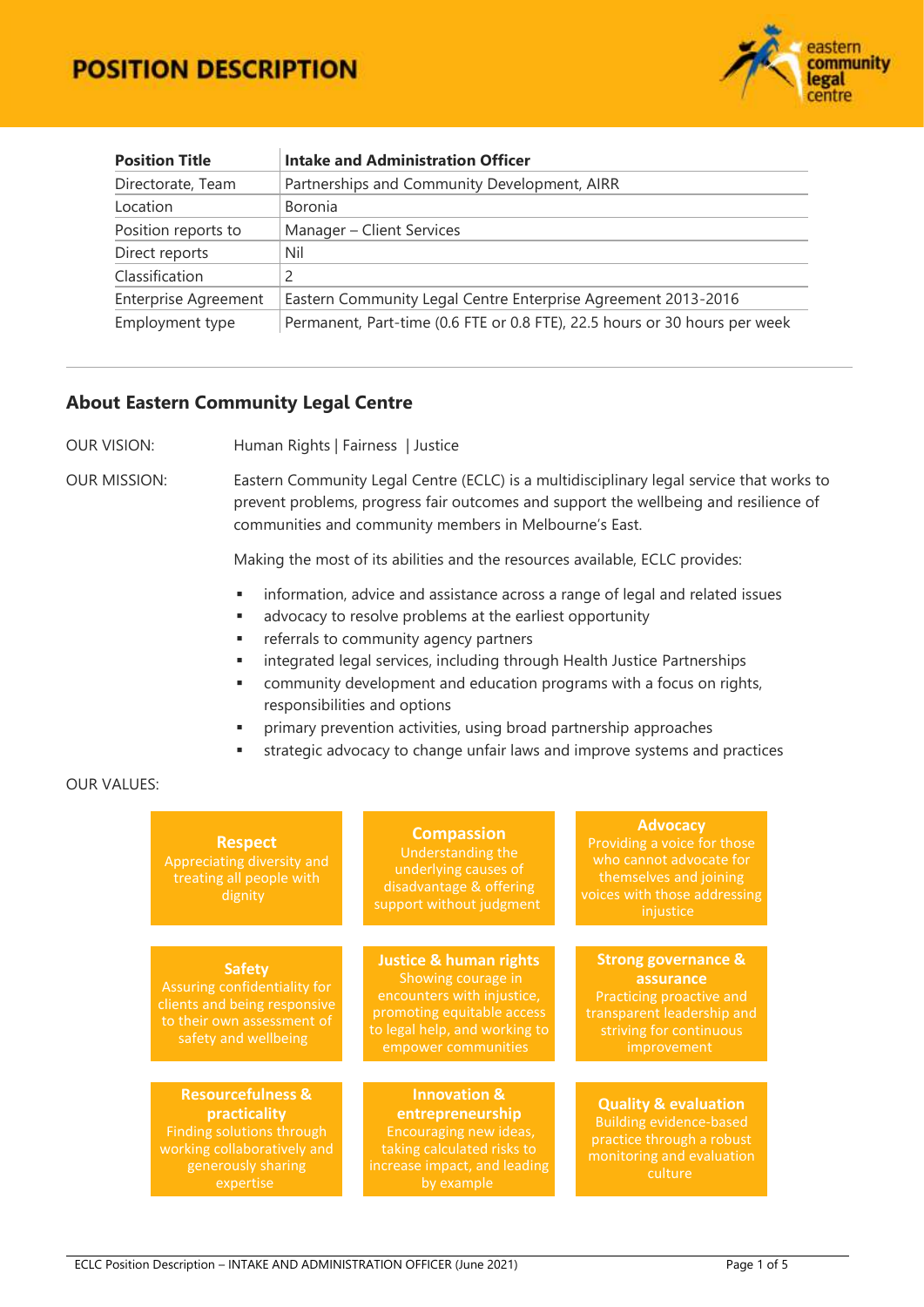## **Position Summary**

As a key member of the Assessment, Intake and Referral response (AIRR) Team, the Intake and Administration Officer will operate within the Centre's enhanced entry framework with a common purpose of providing holistic, high quality legal help to priority clients, thereby focusing resources where they are most needed.

# **Key Accountabilities**

#### **Client Intake and Referral**

- 1. Collaborate with a team of intake and administration staff and volunteers in the delivery of professional services
- 2. Provide accessible, efficient and effective intake services to those seeking assistance including: information provision, initial legal needs identification, and risk assessment
- 3. Inform people interacting with the legal practice about services available, eligibility criteria, their rights and responsibilities and complementary services
- 4. Ensure the intake and assessment system is responsive to the needs of all people interacting with the legal practice, in particular those from communities experiencing acute disadvantage, at risk or with complex needs
- 5. Provide referrals to a range of internal and external services to assist clients with their related needs, including the monitoring of referral effectiveness within the scope of the position
- 6. Maintain referral resources and registers
- 7. Maintain client and other records using electronic information management systems, providing statistical reports as required
- 8. Collaborate with both internal and external stakeholders to ensure intake and referral procedures are responsive to community need and in accordance with legal practice requirements
- 9. Provide advice, develop and implement improvements to practices, policies and procedures for intake and referral

#### **Administration and Information Management**

- 10. Provide advice, develop and implement improvements to practices, policies and procedures for administration and information management
- 11. Assist with the operation and maintenance of the computer network and associated technologies
- 12. Utilise ICT-based devices, applications, software and services to support productivity, effective communication and collaboration, and a digitally capable organisation

#### **Organisational Participation**

- 13. Undertake professional development in consultation with manager/supervisor
- 14. Actively participate in meetings with manager/supervisor
- 15. At all times comply with ECLC policies and procedures, as varied from time to time
- 16. Participate in organisational activities such as staff meetings, planning meetings and team development initiatives
- 17. Understand and demonstrate ECLC values
- 18. Undertake other duties or responsibilities, as directed, within the scope of this role and consistent with skills, qualifications and experience as may be required from time to time

#### **Decision Making**

- 19. Decision-making authority over day to day workflow
- 20. Strategic or program decision making made in consultation with the Manager Client Services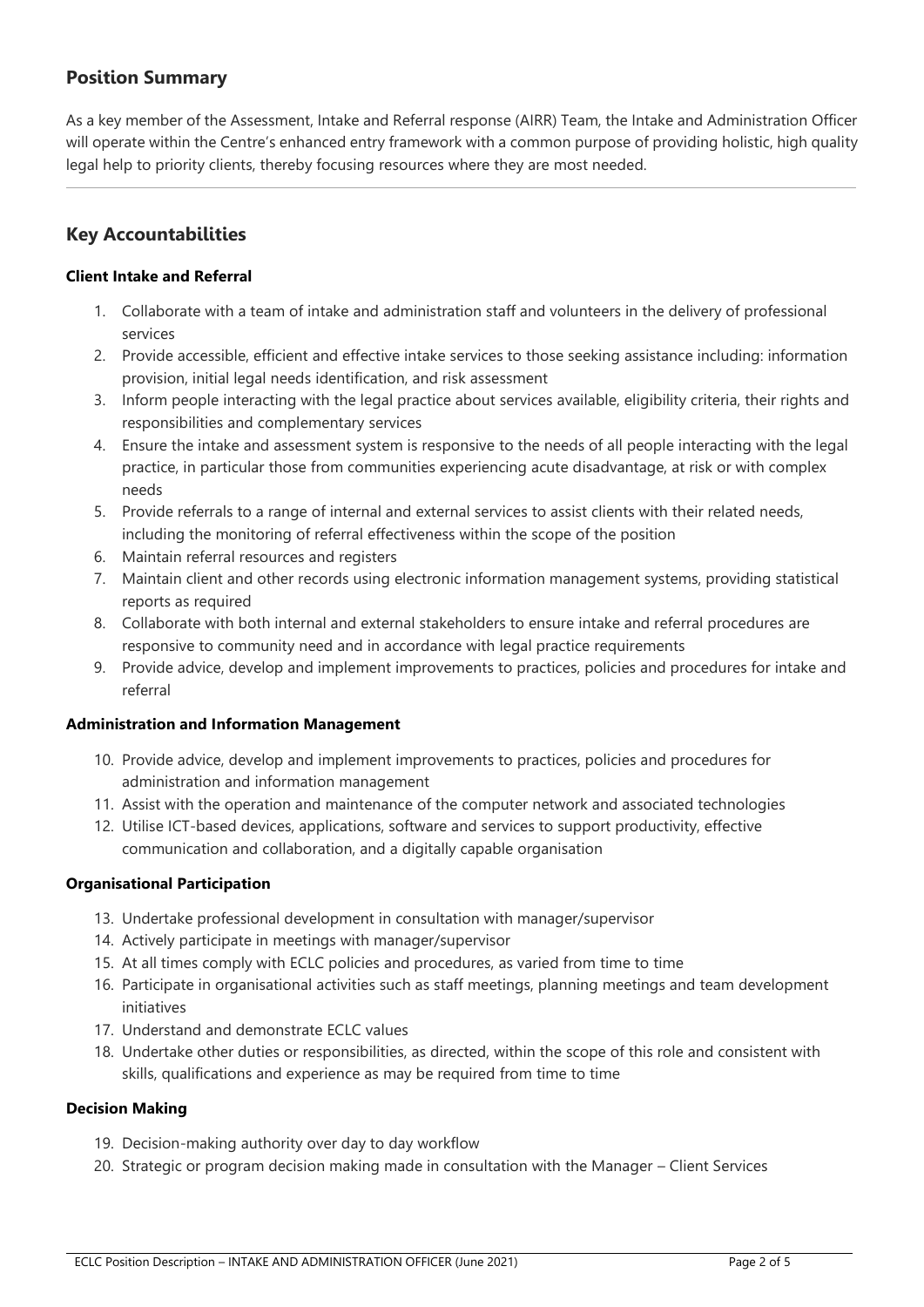# **Key Capabilities**

The Key Capabilities apply to all ECLC employees and describe the capabilities that are needed to meet our strategic goals.

| <b>Capability</b>                                 | <b>Description</b>                                                                                                                                                                               |
|---------------------------------------------------|--------------------------------------------------------------------------------------------------------------------------------------------------------------------------------------------------|
| <b>Communicating</b><br>with Others               | • Adopts a professional communication style that demonstrates audience understanding,<br>using clear verbal, written and interpersonal skills in both positive and negative<br>situations        |
|                                                   | • Negotiates confidently from an informed and credible position                                                                                                                                  |
|                                                   | Actively listens to, considers and acknowledges differing ideas and perspectives and<br>contributes to group discussions                                                                         |
| <b>Working with Others</b>                        | • Creates and maintains positive, professional and respectful working relationships and is<br>transparent in all interactions, treating people fairly and equitably                              |
|                                                   | Shares information and works co-operatively to solve challenges and build supportive,<br>ш<br>collaborative and responsive relationships                                                         |
|                                                   | Recognises and reflects upon the impact of own actions/behaviours on others and uses<br>a range of individual or organisational options to resolve interpersonal or behavioural<br>issues        |
|                                                   | • Focusses on group results & celebrates teams' successes                                                                                                                                        |
| <b>Taking Action</b>                              | • Seeks out information from various sources and obtains relevant facts before making<br>decisions or proposing solutions                                                                        |
|                                                   | Demonstrates the ability to reach firm and clearly defined decisions, including<br>ш<br>consideration of broader context and risk, that are timely and objective                                 |
|                                                   | " Takes responsibility for own decision making within scope of authority and delegates,<br>consults and informs appropriately                                                                    |
|                                                   | • Using a range of techniques, develops workable solutions to problems and challenges<br>in collaboration with others                                                                            |
|                                                   | • Contributes to and participates in process improvement and new approaches/ideas                                                                                                                |
| <b>Coping with Pace,</b><br><b>Challenges and</b> | • Explores the reasons for change and is open to new and different ideas, approaches and<br>processes and supports others in understanding change                                                |
| <b>Change</b>                                     | Shows resilience and optimism, and remains calm despite barriers or difficult<br>٠<br>circumstances                                                                                              |
|                                                   | • Responds appropriately to constructive criticism and conflict situations, learning from<br>experiences and identifying areas of self-development                                               |
|                                                   | • Focuses on achieving objectives even under pressure and adopts appropriate strategies<br>to balance work and life, maintain a reasonable workload and model this for others                    |
| Leadership                                        | • Motivates and empowers others, providing clear direction, development and coaching,<br>and modelling behavioural standards                                                                     |
|                                                   | Supports an organisational culture that reflects ECLC values and vision<br>ш                                                                                                                     |
|                                                   | • Values and encourages respect for diverse professional, cultural and personal<br>experience, fostering multidisciplinary learning and practice, internally and with<br>organisational partners |
|                                                   | Builds and sustains high trust relationships, fostering openness in discussions and<br>ш<br>demonstrates good emotional intelligence and self-awareness                                          |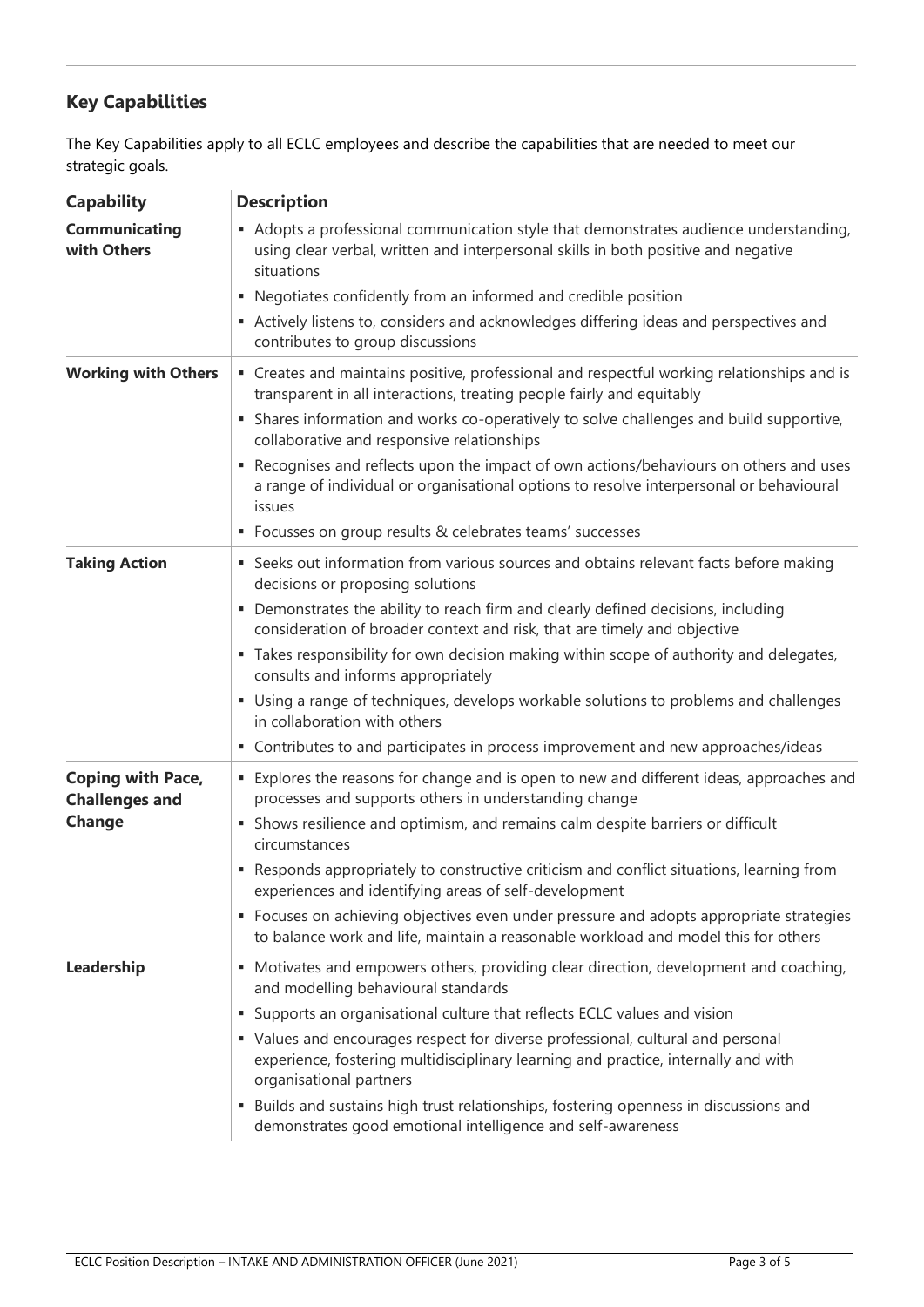# **Key Relationships**

| <b>Contact / Organisation</b>    | <b>Purpose of Relationship</b>                                                                                                                                |  |
|----------------------------------|---------------------------------------------------------------------------------------------------------------------------------------------------------------|--|
| <b>Internal</b>                  |                                                                                                                                                               |  |
| Manager - Client Services        | Direct line manager                                                                                                                                           |  |
|                                  | Regular interaction in relation to the development and completion of key activities                                                                           |  |
|                                  | Regular feedback to support ongoing performance and development                                                                                               |  |
|                                  | To ensure alignment with directorate with organisational strategic objectives                                                                                 |  |
| <b>AIRR Team</b>                 | Regular interaction and collaboration in the triage of intake enquiries.                                                                                      |  |
|                                  | Participate in meetings to share information, provide input on issues and<br>planning/processes                                                               |  |
| Generalist Legal team            | Work collaboratively promoting service delivery to vulnerable community members.                                                                              |  |
|                                  | Collaborate regarding appointments, rosters and service decisions for vulnerable<br>community.                                                                |  |
|                                  | Ensure alignment with directorate and organisational strategic objectives                                                                                     |  |
| <b>Integrated Practice Teams</b> | Promote and enhance client service delivery to vulnerable community members.                                                                                  |  |
|                                  | Facilitate internal referrals to and from these practice teams.                                                                                               |  |
|                                  | Ensure alignment with Centre and strategic objectives                                                                                                         |  |
| <b>External</b>                  |                                                                                                                                                               |  |
| Service Providers                | To establish and maintain strong relationships with partner organisations, referral<br>organisations, courts and workers, and ensure quality service delivery |  |

# **Key Selection Criteria**

#### **Qualifications and Specialist expertise**

- 1. Relevant qualification in administration, business, community services or similar
- 2. Minimum 2 years' experience in similar role within community and/or community legal sector

#### **Knowledge and skills**

- 3. High-level of written and oral communication skills with a diverse range of people, community groups, agencies and government departments
- 4. Exceptional organisational and administrative skills
- 5. Demonstrated capacity for resourcefulness with an ability to manage competing and complex work priorities
- 6. Highly motivated self-starter who can work independently, and also work effectively in a team environment and under direction of a supervisor
- 7. Ability to deliver services in a culturally sensitive manner to all segments of the community
- 8. Demonstrated experience working with vulnerable client groups and thise with complex needs
- 9. Awareness of the legal sector and appropriate referral pathways
- 10. Commitment to the principles of equity, access and social justice
- 11. Confident in the adoption and use of ICT-based devices, applications, software and services to support productivity, effective communication and a digitally capable organisation

#### **Personal qualities**

- 12. Compassionate and empathetic
- 13. Ability to work under pressure